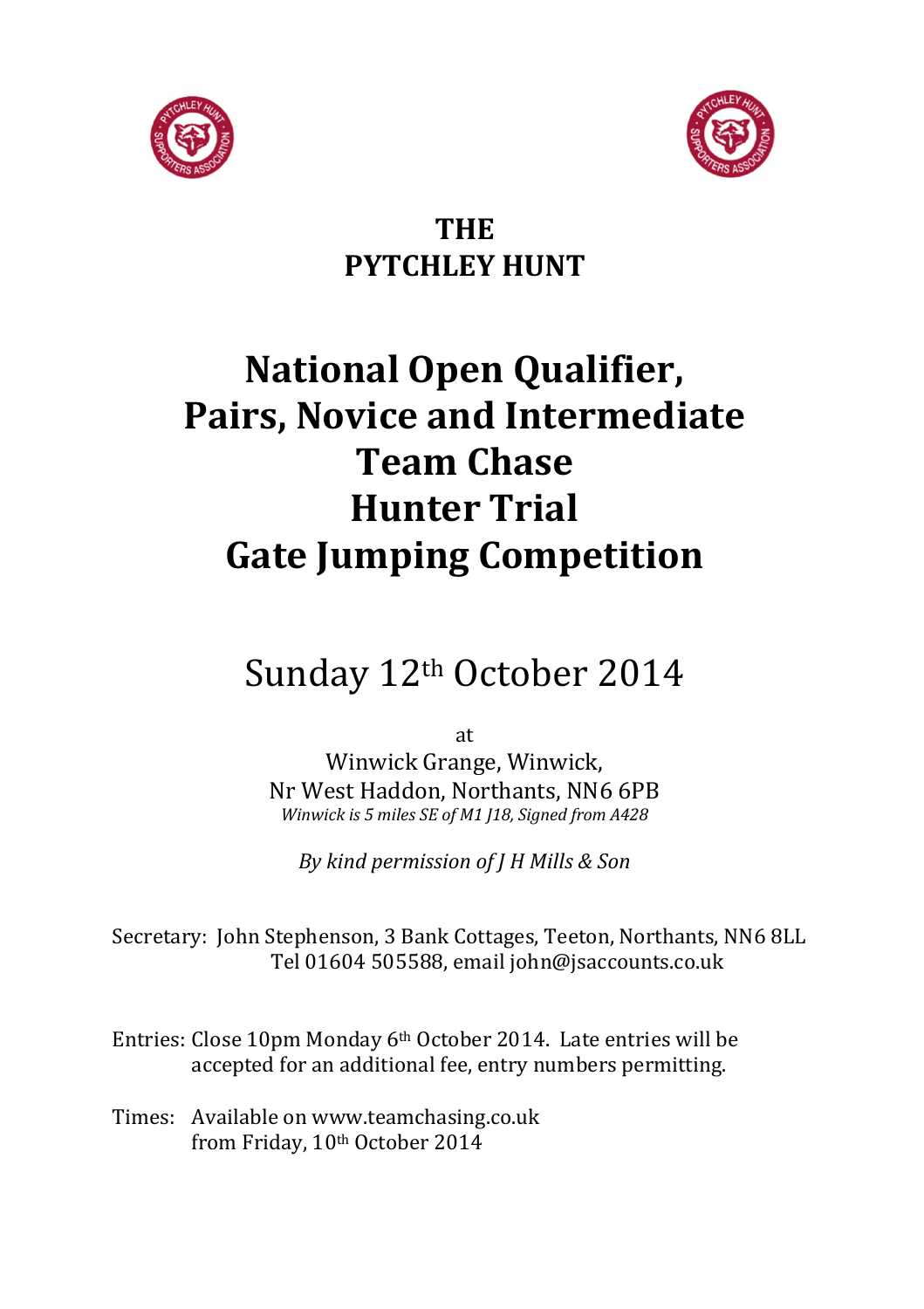#### **Class 1: HUNTER TRIAL**

Over the hunter trial course – fences 2' to 2'6". The winner will be the competitor with the least number of penalty points finishing closest to the bogey time, which will be set at a fair hunting pace. Competitors will be penalised 10 points for each refusal or run out. Paper numbers will be issued for use with riders' own event bibs. A limited number of bibs will be available for hire on the day. Entry fee: £20 Prizes: 1st £25, 2nd £15, 3rd £10. Rosettes to 6th place.

#### **Class 2: PAIRS HUNTER TRIAL**

Over the hunter trial course – fences 2' to 2'6". The winners will be the pair with the least number of penalty points finishing closest to the bogey time, which will be set at a fair hunting pace. Competitors will be penalised 10 points for each refusal or run out.

Paper numbers will be issued for use with riders' own event bibs. A limited number of bibs will be available for hire on the day. Entry fee: £40

Prizes: 1<sup>st</sup> £50, 2<sup>nd</sup> £30, 3<sup>rd</sup> £20. Rosettes to 6<sup>th</sup> place.

#### **Class 3: PAIRS (TEAM CHASE)**

Over Novice Team Chase course – max fence height 3'3" with some bigger hedges

For teams of two, the time of the 2nd member to complete the course to count.

The winner will be the team closest to the bogey time, which will be set at a fair hunting pace.

Entry Fee: £40 Late entries £45

Prizes: 1<sup>st</sup> £50, 2<sup>nd</sup> £30, 3<sup>rd</sup> £20. Rosettes to 6<sup>th</sup> place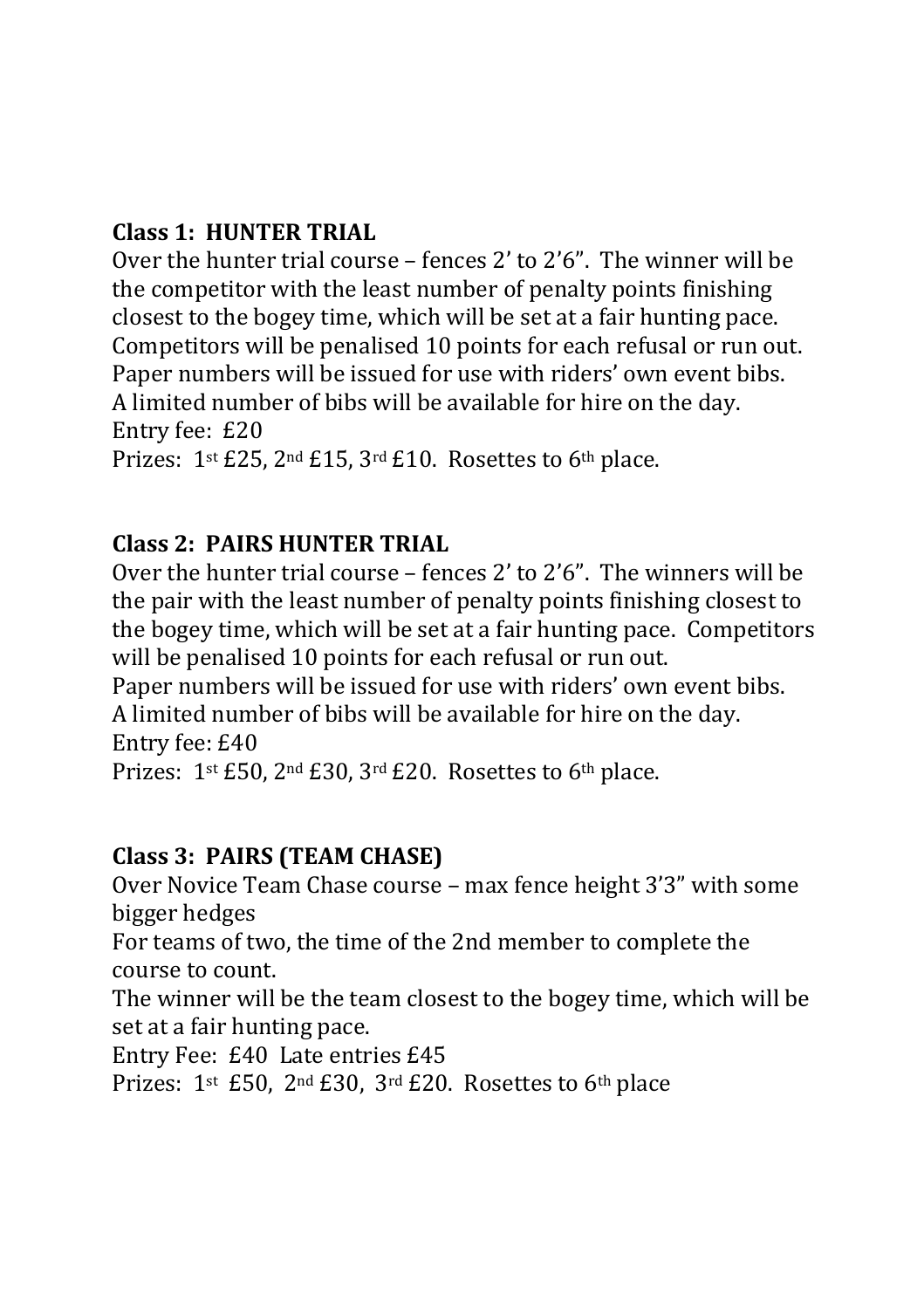#### **Class 4: NOVICE TEAM CHASE**

Max fence height 3'3" with some bigger hedges For teams of 3 or 4, the time of the 3rd member to complete the course to count. The winner will be the team closest to the bogey time, which will be set at a fair hunting pace. Entry Fee: £80, Late entries £90 Prizes: 1st £100, 2nd £60, 3rd £40. Rosettes to 6th place.

The John Mills Memorial Trophy will be presented to the highest placed team consisting of Pytchley members.

#### **Class 5: GATE JUMPING COMPETITION**

Knock out event for individuals, the winner being the combination which clears the highest gate. Starting height is 3', gate being raised after each round with knock downs and refusals being eliminated from the competition. Open to horses which have won less than £100 in show jumping competitions.

Entry fee: £40

Prize: 1<sup>st</sup> £500 payable to the winning rider's hunt.

#### **Class 6: INTENTS MARQUEES LTD NATIONAL OPEN QUALIFIER**

For teams of 3 or 4, the time of the 3rd member to complete the course to count. The winner will be the team achieving the fastest time. Competitors to be 16 yrs or older on the day of the event. Entry Fee: £130 Late entries £140 Prizes:  $1^{st}$  360,  $2^{nd}$  £240,  $3^{rd}$  £120. Rosettes to 6<sup>th</sup> place.

#### **Class 7: INTERMEDIATE TEAM CHASE**

For teams of 3 or 4, the time of the 3rd member to complete the course to count.

The winner will be the team achieving the fastest time. Competitors to be 16 yrs or older on the day of the event.

Entry Fee: £100 Late entry £110

Prizes: 1st £180 2nd £120 3rd £80. Rosettes to 6th place.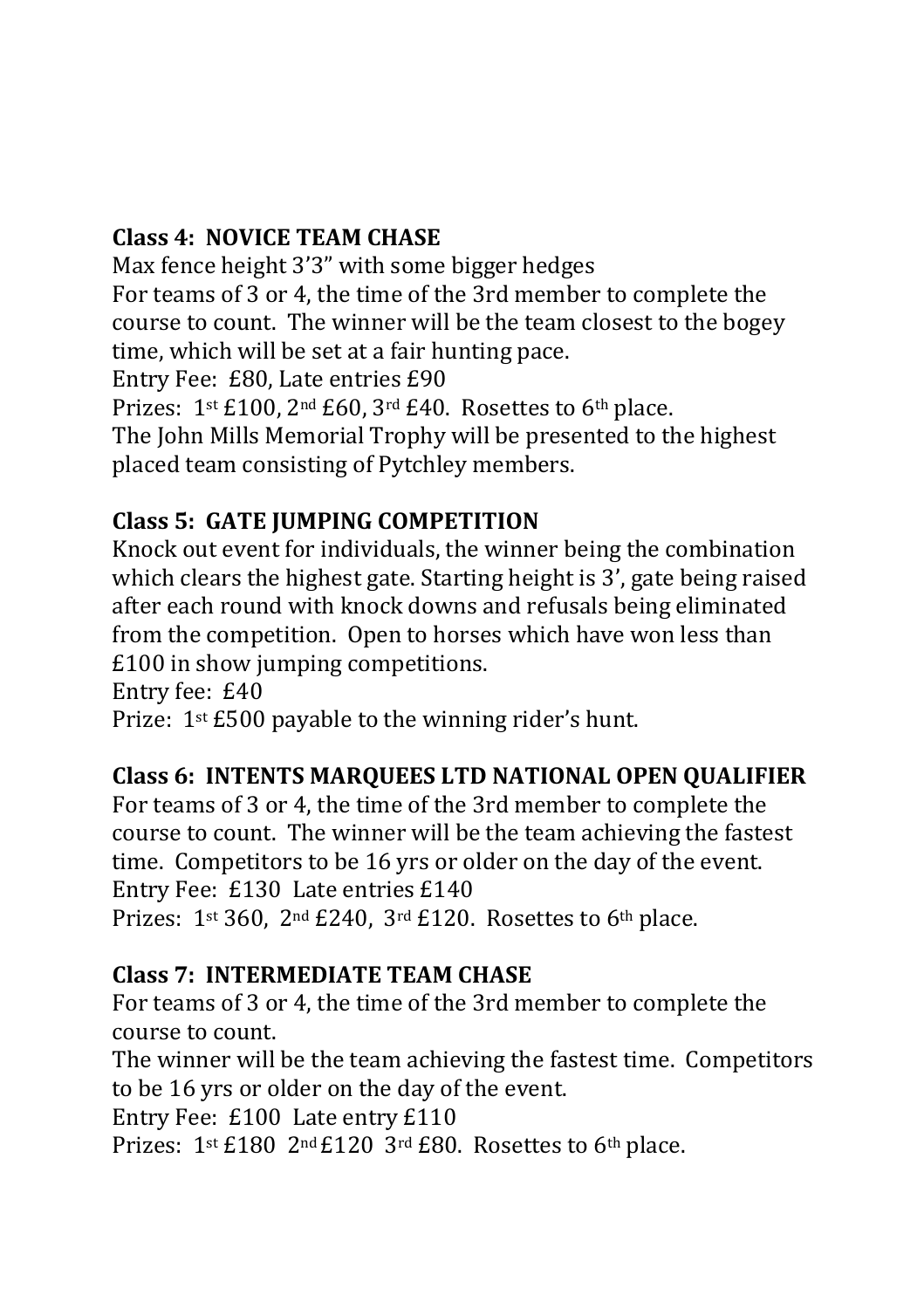#### **PYTCHLEY HUNT TEAM CHASE ENTRY FORM SUNDAY 12th OCTOBER 2014**

| RIDER<br>HORSE                                                                                                                                                                                                                                                                                                     |
|--------------------------------------------------------------------------------------------------------------------------------------------------------------------------------------------------------------------------------------------------------------------------------------------------------------------|
|                                                                                                                                                                                                                                                                                                                    |
|                                                                                                                                                                                                                                                                                                                    |
|                                                                                                                                                                                                                                                                                                                    |
|                                                                                                                                                                                                                                                                                                                    |
|                                                                                                                                                                                                                                                                                                                    |
|                                                                                                                                                                                                                                                                                                                    |
|                                                                                                                                                                                                                                                                                                                    |
|                                                                                                                                                                                                                                                                                                                    |
|                                                                                                                                                                                                                                                                                                                    |
| Please make cheques payable to PHSA and send to John Stephenson, 3 Bank Cottages, Teeton,<br>Northants, NN6 8LL                                                                                                                                                                                                    |
| I agree to abide by the rules as shown in this Schedule and by the MFHA rules as set out in<br>www.teamchasing.co.uk/MFHA.<br>It is a requirement that all participants carry third party insurance of not less than £5m and it<br>is strongly recommended that all participants have personal accident insurance. |

SIGNED: ………………………………………………………………………………………………………………...